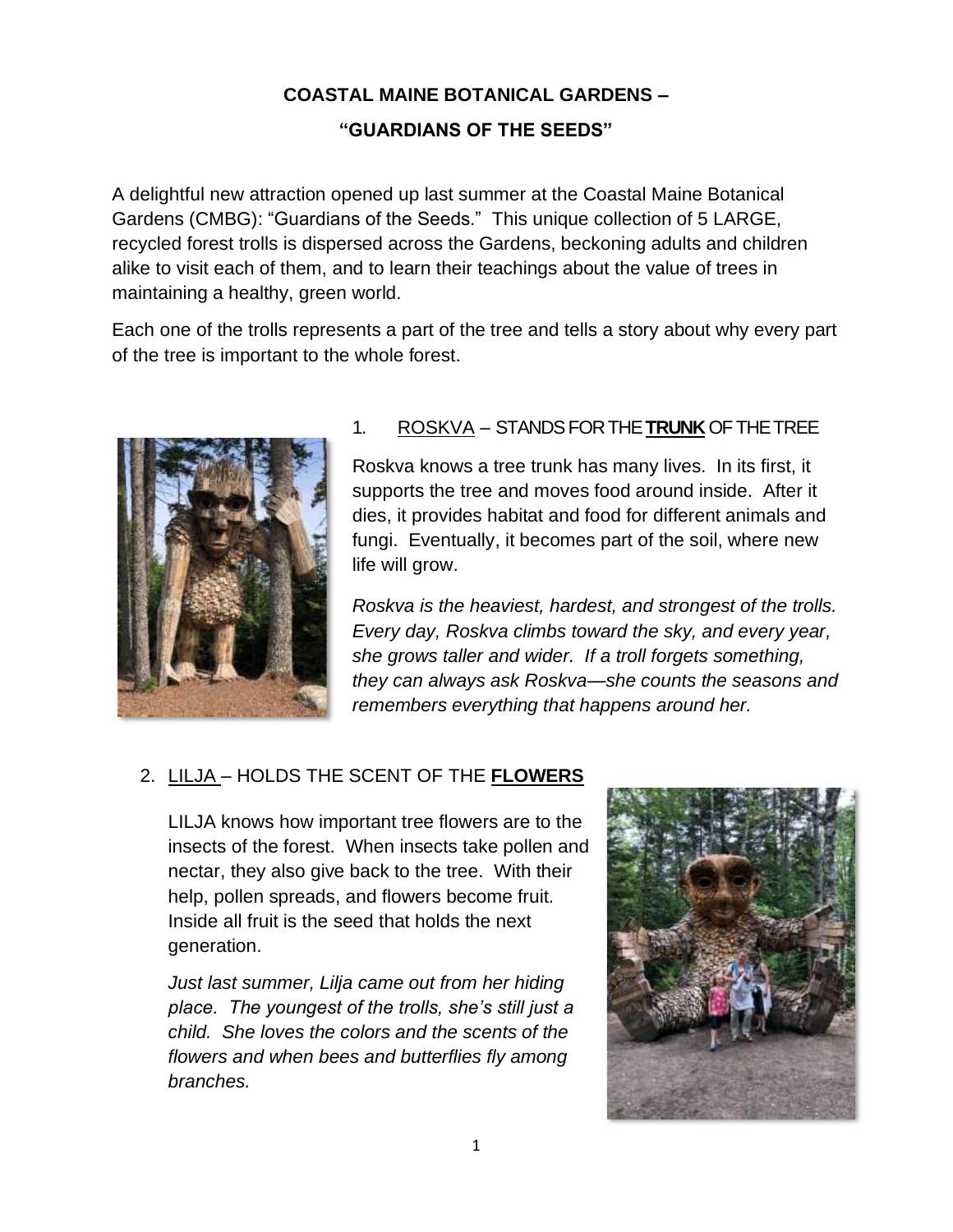

#### 3. BIRK – HOLDS THE **ROOTS**

*BIRK is the wisest and most mysterious of the trolls. He hides in the shadows and listens to the whispers of the soil. He knows everything that happens in the wild, and every day, he tells tales to all the other creatures of the forest.*

4. SOREN –STICKS UP FOR THE **BRANCHES**OF THE TREE

SOREN can see that up in the branches, there is a whole other world. Many animals call the treetop home. Insects are eating and growing; birds and animals are making their nests and feeding their babies. Some lichen, plants, and fungi can only live in the trees.

*Soren is a very curious troll; his head is always turning and twisting, searching for places ever higher. He dreams about drifting around on a cloud in the sky, and when the wind is blowing, he loves to celebrate with a dance.*





## 5. GRO – GRO SMILES WITH THE **LEAVES** OF THE TREE

Most of us can't eat sunlight, but GRO knows trees can - with their leaves. Leaves, in turn, become the building blocks of animal life: they feed caterpillars and caterpillars feed birds, bears, and everything inbetween. Using the sun, leaves make animal life on earth possible.

*Gro is the wanderer. Every fall she disappears, but the trolls are not worried because every spring she returns to the forest. On her return, Gro walks around to make sure every friend of hers is fed. After hurrying to catch a few sunbeams and a handful of raindrops, she creates a feast for the forest.*